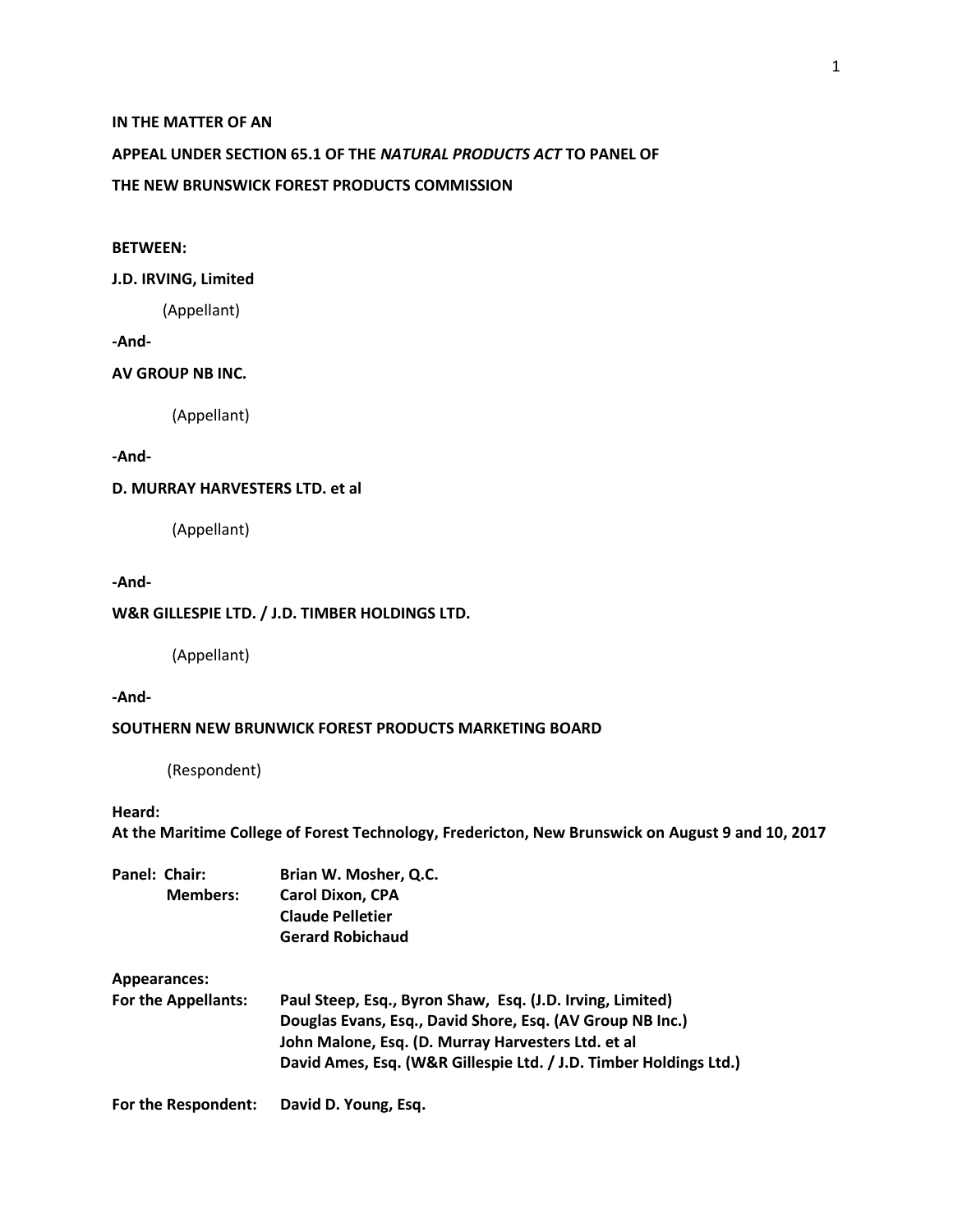# **REASONS FOR DECISION**

# **A. Procedural Background:**

**1. Commencing on August 9, 2017, a Panel constituted under section 66(6) of the Natural Products Act, hereinafter referred to as "NPA", heard submissions from the four Appellants and from the Respondent, as referenced in the attached Index to the Amended Appeal Book, heard viva voce evidence presented on behalf of the parties, and the oral and further written submissions of counsel for the respective parties.**

**2. The Appellants appealed Order # 2015-604 of the Southern New Brunswick Forest Products Marketing Board as follows:** 

> Southern New Brunswick Forest Products Marketing Board ORDER No: 2015 – 604

# NATURAL PRODUCTS ACT

The Southern New Brunswick Forest Products Marketing Board hereby makes the following Order pursuant to regulation *2014-1 New Brunswick Forest Products Marketing Plan Regulation - Natural Products Act,* S.N.B., c.N-1.2:

# INTERPRETATION

1. The definitions in this section apply in this Order:

"Board" means the Southern New Brunswick Forest Products Marketing Board;

"marketing" means buying, selling or offering for sale and includes advertising, financing, assembling, storing, packing, shipping and transporting in any manner by any person;

"regulated area" means Albert County, Kings County, Queens County, Saint John County and the parish of Salisbury in Westmorland County;

"regulated product" means a primary forest product produced on a private woodlot within the regulated area.

# MARKETING ETC. OF REGULATED PRODUCT

2. All persons shall register with the Board before commencing or continuing in the marketing of the regulated product.

3. All persons producing the regulated product shall sell the regulated product to the Board.

4. All persons are prohibited from buying the regulated product other than from the Board.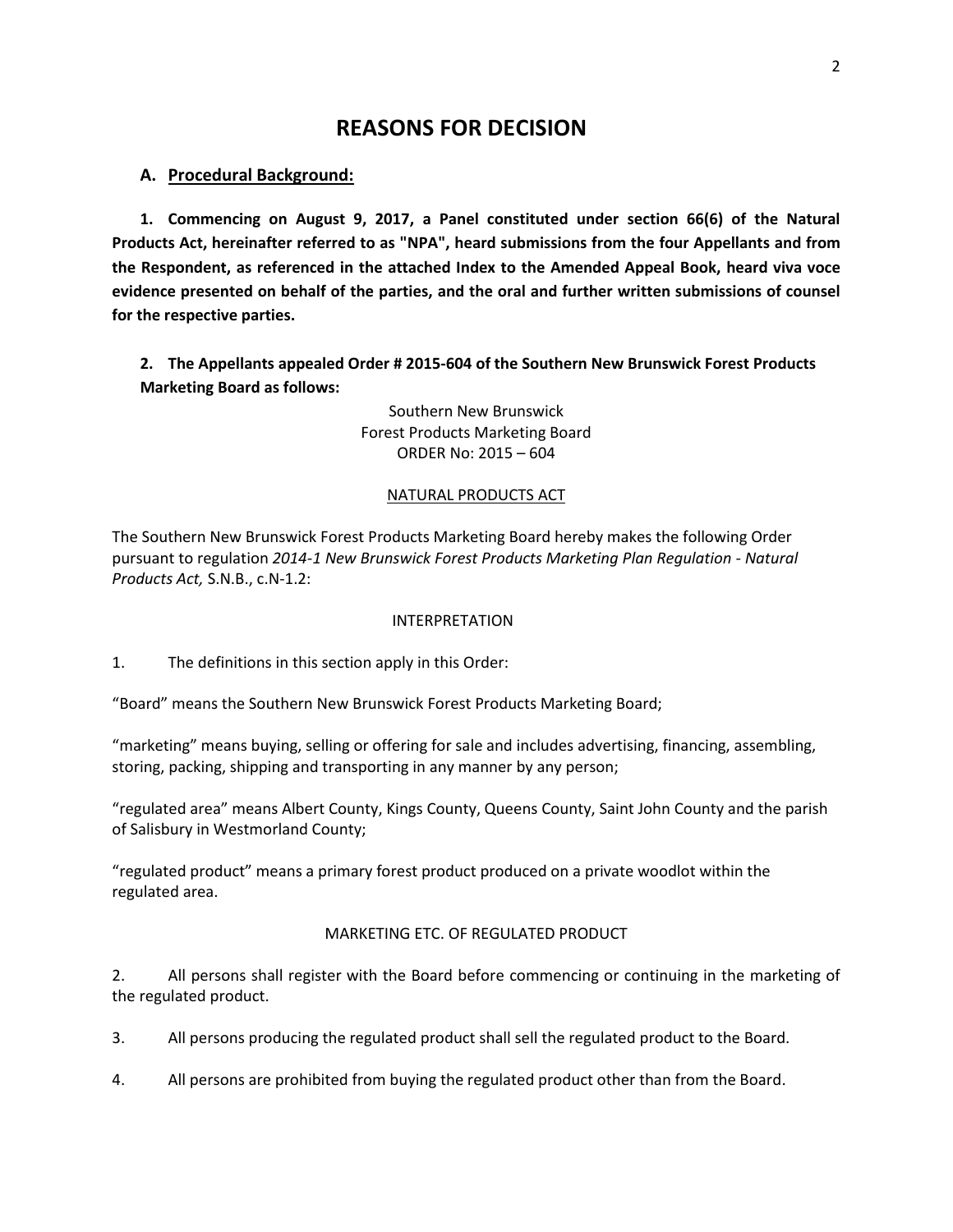5. All persons are prohibited from processing any regulated product that has not been sold by the Board.

6. Order No. 2014-604 of the board is hereby repealed upon the coming into force of this order.

# COMING INTO FORCE

7. This Order comes into force and effect on January 1, 2016.

Signed: John Sabine, Chairman

Signed: Pamela Folkins, Manager

**3. Extensive submissions were filed by counsel for the Appellants challenging the SNB Board's establishment of Order #2015-604. The Appellants' grounds for the appeal as presented through the notices and amended notices of appeals are summarized as follows:**

- **a. The Order is** *ultra vires* **of the powers conferred upon the SNB Board under the** *Natural Products Act* **and the subordinate regulations;**
- **b. The Order is invalid because it lacks criteria or policy as to how it would be applied;**
- **c. The Order is invalid because it was animated by an improper purpose;**
- **d. The Order is invalid because it is inconsistent with the New Brunswick Court of Appeal's decision in** *J.D. Irving v North Shore Forest Products Marketing Board et al***, 2014 NBCA 42;**
- **e. The Order is invalid due to a conflict of interest or a reasonable apprehension of bias on the part of the SNB Board;**
- **f. The Order is invalid because the Board violated the "procedural fairness rights" of the Appellants;**
- **g. The Order is invalid based on "grammatical" grounds of the use of the words "any and all" and "to or through"; and,**
- **h. The Order warrants that certain buyers and sellers of the regulated product, including the Appellants, be exempted from the Order.**
- **4. The Appellants seek Orders summarized as follows:**
	- **a. An Order setting aside the SNB Board Order # 2015-604;**
	- **b. An Order that the SNB Board shall not require parties to register with the Board before they may market any of the regulated product;**
	- **c. An Order that the SNB Board shall not prohibit persons from buying the regulated product other than from the Board;**
	- **d. An Order that the SNB Board shall not prohibit persons from processing any regulated product that has not been sold by the Board;**
	- **e. An Order exempting the Appellants from application of the SNB Board Order;**
	- **f. Costs of the Appeal; and,**
	- **g. Such other relief as the Commission deems appropriate.**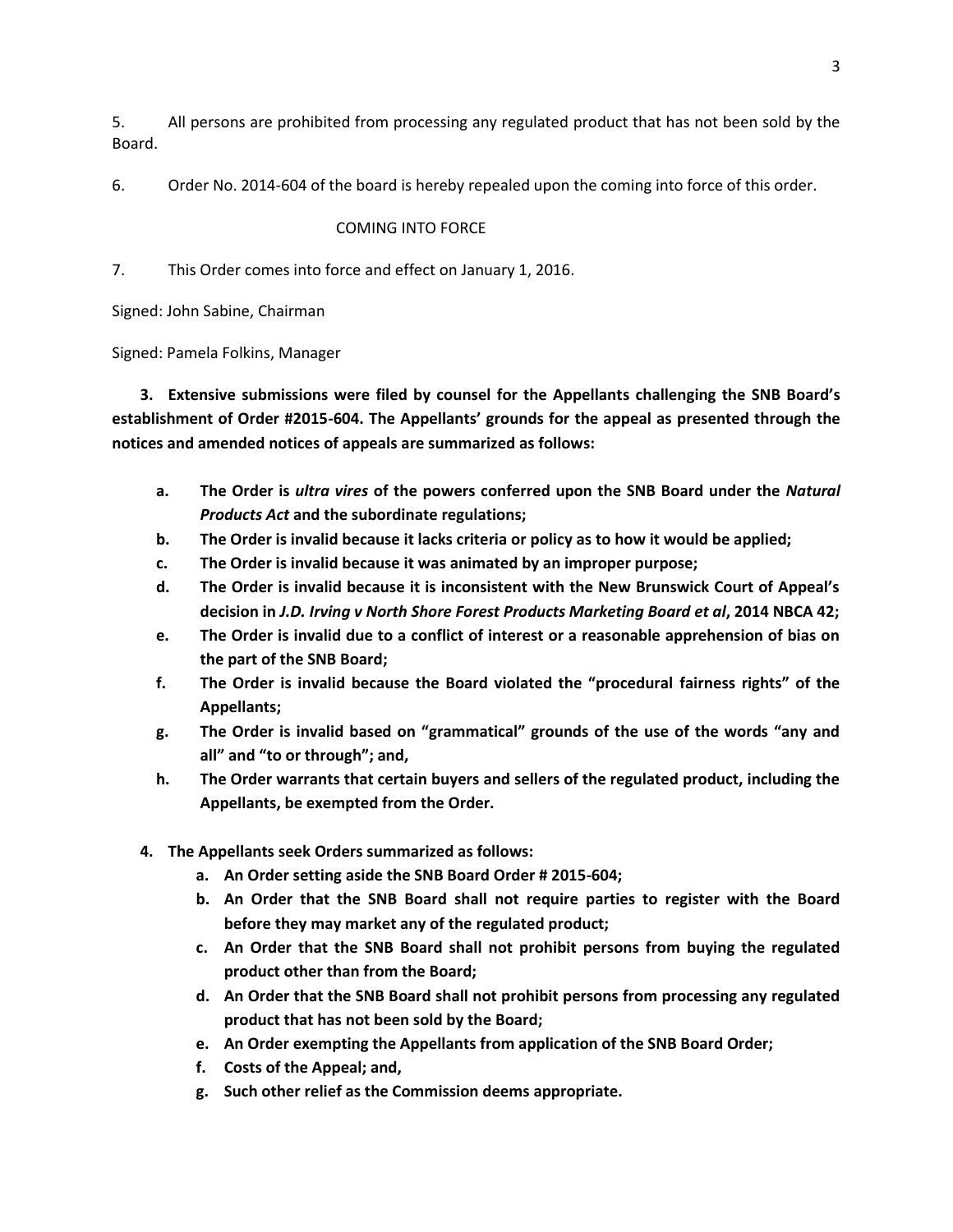### **B. Legislative Background**

# **5. The purpose and intent of the NPA is contained at Part II, section 3 which sets out the following:**

### *Purpose and intent of Act*

*3. The purpose and intent of this Act is to provide:*

*(a)for the promotion, control and regulation within the Province in any or all respects of the marketing of farm products over which the legislative jurisdiction of the Legislature extends, including the prohibition of such marketing in whole or in part, (b)for the promotion, control and regulation within the Province in any or all respects of the production of farm products over which the legislative jurisdiction of the Legislature extends, including the prohibition of such production in whole or in part,*

*(c) For the promotion of farm products and for research relating to farm products over which the legislative jurisdiction of the Legislature extends,*

*(d) For the establishment of standards for farm products,*

*(e) For the establishment of standards for facilities used for the production, marketing or processing of farm products,*

*(f) For the establishment of commodity development councils to provide a forum for producers and industry to meet to discuss issues of mutual interest, and*

*(g) For the development, conservation and management of forestry resources on private woodlots in the Province.*

*Farm products originating from private woodlots*

*2007, c.36, s.2.*

*3.1With respect to farm products of the forest, this Act and the regulations only apply to farm products originating from private woodlots. 2007, c.36, s.2.*

#### **6. The** *NPA* **defines "farm product" as follows:**

*"farm product" includes animals, meats, eggs, poultry, wool, milk, dairy products, fruit and fruit products, vegetables and vegetable products, maple products, honey, tobacco and such other natural products of agriculture and of the forest, including wood chips and biomass produced at or on the harvest site, and any article of food or drink wholly or partly manufactured or derived from any such product that may be designated by regulation*.

**7. In summary the NPA's mandate is to provide for the regulation within the Province of any and all aspects of the marketing of farm products over which jurisdiction of the Legislature extends,**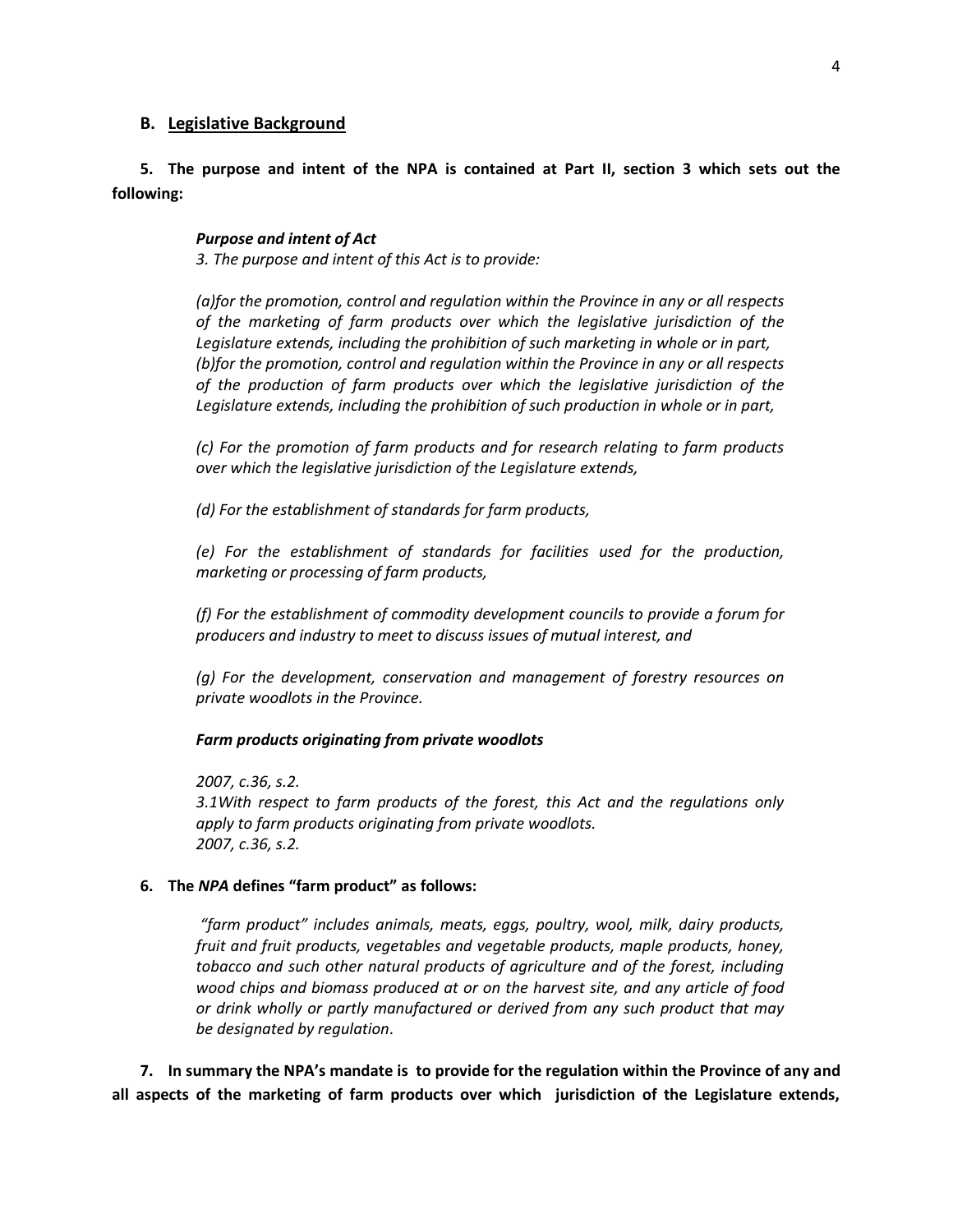**including the prohibition in whole or in part; and to provide for the development, conservation and management of forestry resources on private woodlots in the province**.

**8. The NPA provides for the establishment of commissions which with respect to the farm products of the forest is by reference to the New Brunswick Forest Products Commission (hereinafter referenced as the Commission) established under the** *Forest Products Act, RSNB 2012 c. 105***, hereinafter referenced as FPA***.*

**9. The NPA further provides in subsection 18(1) for the establishment of Boards, Agencies and plans for the purpose of promotion, control and regulation within the province or that area of the marketing of the farm product and, if requested, for any or any combination of the following purposes:**

> *(a) the promotion, control, and regulation within the Province or that area of the production of the farm product; (b) if the farm product is a farm product of the forest, the development, conservation and management of forestry resources on private woodlots in the Province or that area; (c) the promotion of the consumption and use of the farm product; or (d) research activities pertaining to the farm product.*

**10. In New Brunswick seven forest product marketing boards have been established under the NPA by regulation 2014-1, cited as the** *New Brunswick Forest Products Marketing Plan Regulation***.**

**11. The purposes for which the SNB Board has been established are as follows:**

*7 The purposes for which a Board is established are:*

*(a) the promotion, control and regulation within its regulated area of the marketing of the regulated product;*

*(b) the promotion within its regulated area of the production of the regulated product;*

*(c) the development, conservation and management of forestry resources on private woodlots in its regulated area; and*

*(d) the promotion of the consumption and use of the regulated product.*

# **12. The mission statement and strategic objectives of the SNB Board are defined within the regulation as follows:**

*8 The mission statement and strategic objectives of a Board are:*

*(a) through communications, liaison, research and education, to represent people within its regulated area who market or produce and market the regulated product to other sectors of the forest industry, consumers and the public, with respect to all matters concerning the marketing or the production and marketing of the regulated product; and*

*(b) to promote the development and use of private woodlots within its regulated area as a dependable source of supply of high quality primary forest products for wood-using industries.*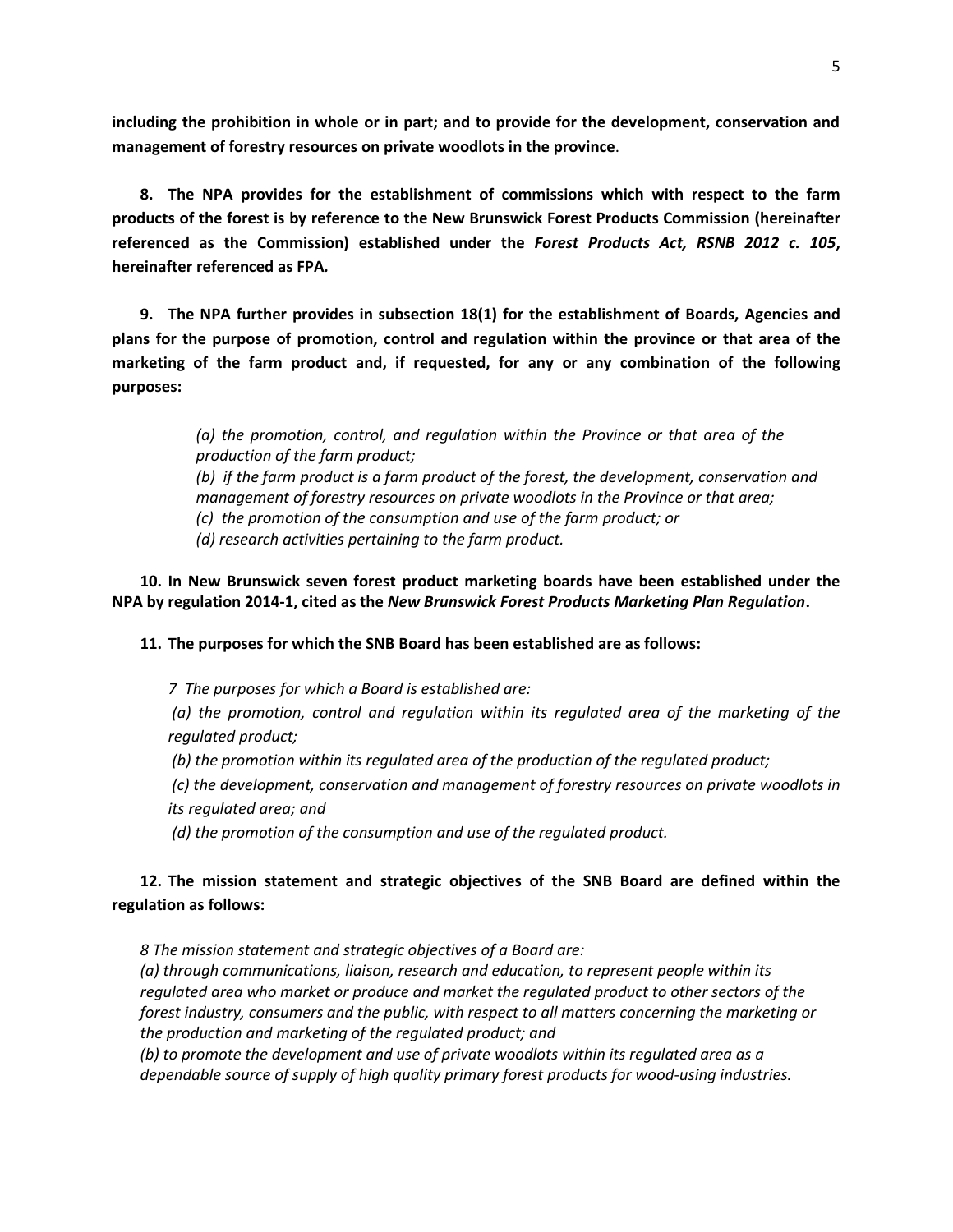#### **13. The powers vested in the SNB Board pursuant to regulation 2014-1 are as follows:**

*9 The following powers are vested in a Board:*

*(a) to market the regulated product;*

*(b) to prohibit the marketing or the production and marketing, in whole or in part, of the regulated product;*

*(c) to regulate the time and place at which, and to designate the body by or through which, the regulated product shall be marketed or produced and marketed;*

*(d) to require any and all persons before commencing or continuing in the marketing or the production and marketing of the regulated product to register with and obtain licences from the Board;*

*(e) to fix and collect periodic licence fees or charges for services rendered by the Board from any and all persons marketing or producing and marketing the regulated product, and for this purpose to classify those persons into groups, and fix the licence fees and charges or either of them payable by the members of the different groups in different amounts, and to recover any licence fees and charges or either of them in any court of competent jurisdiction;*

*(f) to suspend or cancel a licence for violation of any provision of the Act, the Plan, the regulation or any order of the Board and to reinstate a licence that has been suspended or cancelled;*

*(g) to require any person who produces the regulated product to offer to sell and to sell the regulated product to or through the Board;*

*(h) to prohibit any person from processing, packing or packaging any of the regulated product that has not been sold to, by or through the Board;*

*(i) to use, in carrying out the purposes of the Plan and paying the expenses of the Board, any money received by the Board;*

*(j) to require any person who receives the regulated product to deduct from the money payable for the regulated product any licence fee or charge referred to in paragraph (e) that is payable to the Board by the person marketing or producing and marketing the regulated product received and to forward that licence fee or charge to the Board or its agent designated for that purpose;*

*(k) to implement and administer forest management programs on private woodlots;*

*(l) to undertake and assist in the promotion of the consumption and use of the regulated product, the improvement of the quality and variety of the regulated product and the publication of information in relation to the regulated product;*

*(m) to undertake or engage other persons to advertise and promote the regulated product;*

*(n) to cooperate with any Canadian Board or Provincial Board to regulate the marketing of the regulated product and to act conjointly with the Canadian Board or Provincial Board for those purposes;*

*(o) to make the orders that are considered by the Board necessary or advisable to regulate effectively the marketing or the production and marketing of the regulated product or to exercise any power vested in the Board; and*

*(p) the powers of a corporation under the Business Corporations Act and, subject to the Act, in the exercise of those powers the members of the Board shall be deemed to be its shareholders and directors.*

**14. The Southern New Brunswick Forest Products Marketing Board is further governed by Commission regulation 2005-146 under the NPA, cited as the** *Southern New Brunswick Forest Products Marketing Board Regulation***.**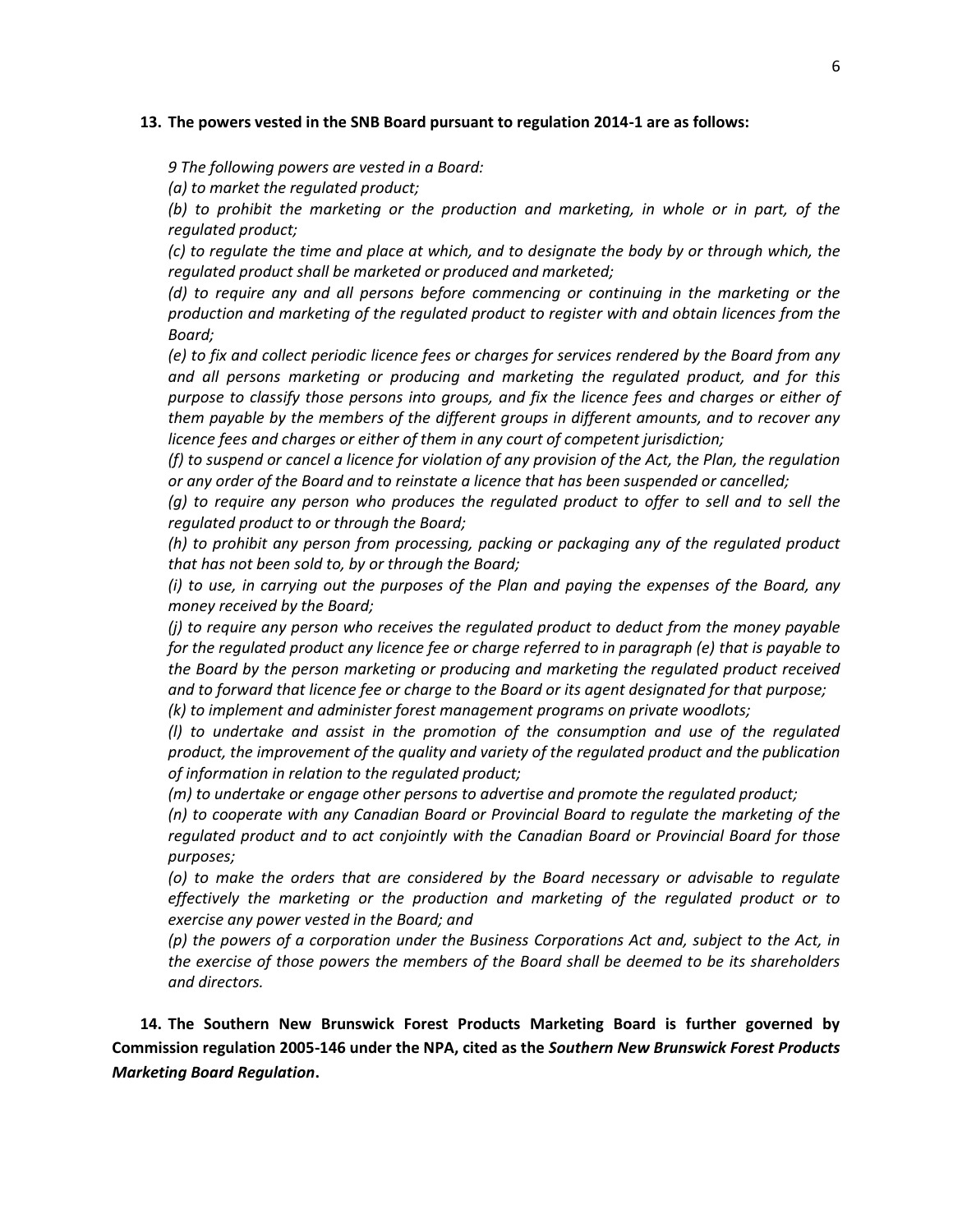**15. Through regulation 2005-156, the SNB Board is vested additional powers by the Commission as follows:**

*9 The following powers are vested in the Board:*

*(a) to exempt from any order of the Board any person or class of persons engaged in the marketing or the production and marketing of the regulated product or any class, variety or grade of the regulated product;*

*(b) to conduct a pool or pools for the distribution of money received from the sale of the regulated product, and, after deducting all expenses, to distribute the remainder of the money so that the payment to each person entitled to share is based on the amount, class, variety and grade of the regulated product delivered by him or her, and to make an initial payment on delivery of the regulated product and subsequent payments until the remainder of the money received from the sale is distributed; and*

*(c) to appoint officers and employees, assign their duties and fix their remuneration.*

### **C. Facts:**

**16. The SNB Board published in the January 14th, 2015 (Volume 173) of the Royal Gazette, Order #2014-604, which was put into force on December 31, 2014. The Order was established with the intent to address issues that had been identified in the decisions of the New Brunswick Forest Products Commission and the New Brunswick Court of Appeal.**

**17. The implementation of Order #2014-604 was not appealed to the New Brunswick Forest Products Commission and the SNB Board continued to operate under the Order with no changes to the marketing practices that were occurring in the SNB Board regulated area.**

**18. The SNB Board and J.D. Irving, Limited convened a meeting on September 23, 2015 for the purpose of negotiations. SNB Board's wishes in that negotiation were to establish a wood supply agreement between SNB Board and J.D. Irving, Limited. Both parties filed their own interpretation of the outcome of that meeting with the Commission. No wood supply agreement was reached in that meeting.**

**19. On November 2, 2015, the SNB Board convened a meeting of the full Board of Directors. It was reported at that meeting that after several meetings with the Board's legal counsel, the draft of Order #2015-604 was established and presented to the Board members present at the meeting. During the meeting, the Board passed a motion to bring the Order into force effective January 1, 2016 and subsequently sent the Order to the Commission for a decision on its general application and whether or not it would be required to be printed in the Royal Gazette.**

**20. On November 18, 2015, the Commission responded to the SNB Board, notifying them of its position that the Order #2015-604 was of general application and that it would be required to be printed in the Royal Gazette.**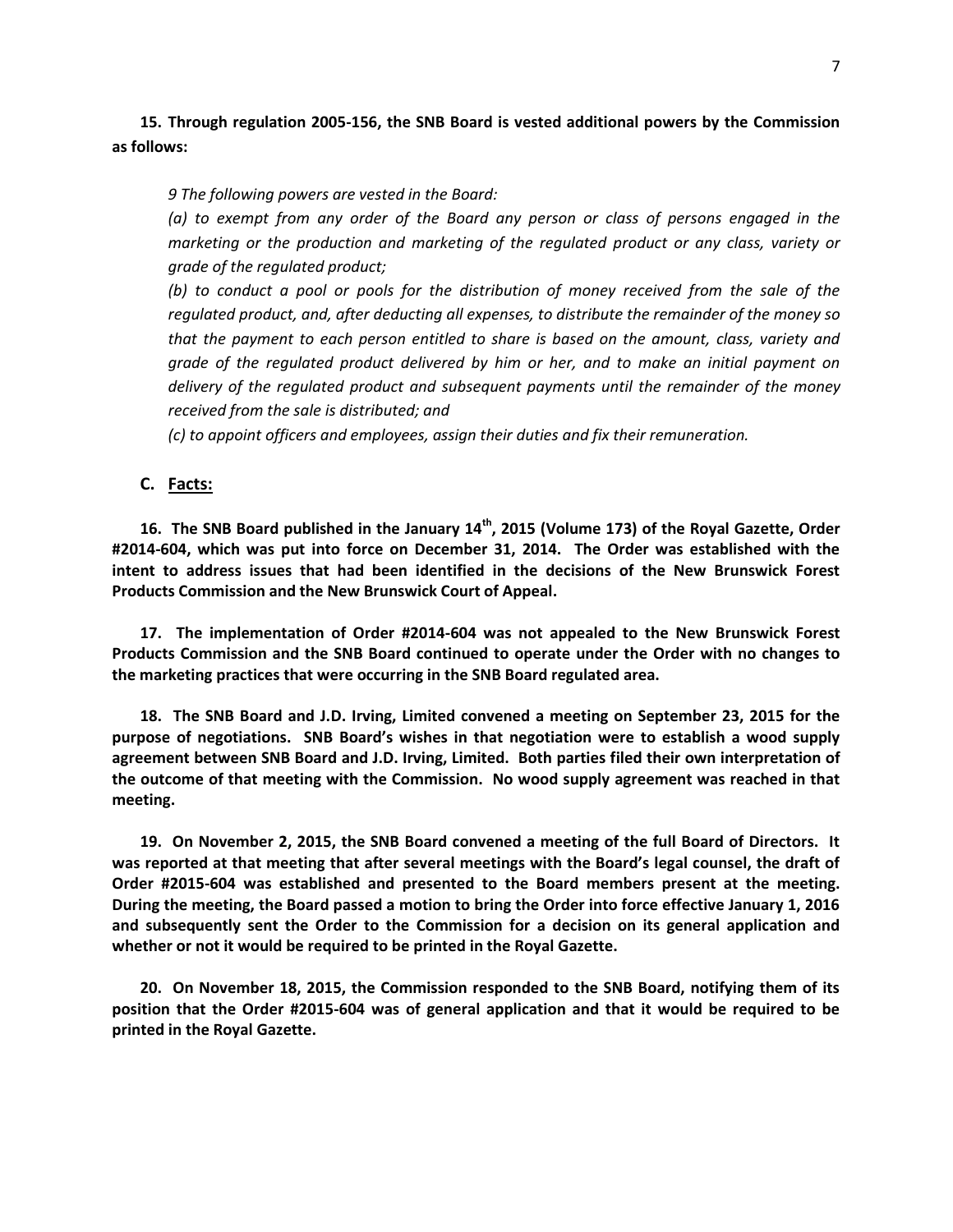**21. On January 4, 2016, the SNB Board notified customers, producers and woodlot owners of the new Order (#2015-604) by way of email. The email included a summary of the effect of the new Order.**

**22. Over the weeks following the notification of the Order, the Appellants filed separate notices of appeal to the Commission (JDI – January 12, 2016; AV Nackawic – January 14, 2016; D. Murray Harvesters et al. – January 27, 2016; and W&R Gillespie/JD Timber Holdings – January 28, 2016).**

**23. JDI and AV Nackawic are both mills that purchase, to varying degrees, a portion of the wood supply required for their mills from private woodlots within the regulated area of the SNB Board.**

**24. D. Murray Harvesters et al. are a group of forest harvesting contractors and woodlot owners (or both) who produce regulated products within the regulated area of the SNB Board.**

**25. W&R Gillespie Ltd. and J.D. Timber Holdings Ltd. are companies of common ownership that own private woodlots and produce regulated products within the regulated area of the SNB Board.**

### **D. Positions of the Parties: Positions of the Appellants**

**26. The 4 appellant parties each submitted their positions separately to the Commission in both Notices of Appeal and in pre-hearing written submissions. Many of the positions presented by the Appellants are common in nature, and some unique. In most cases, the Appellants also rely on the grounds and positions of the other Appellants' written submissions.**

**27. JDI suggests that the Order exceeds the purposes and powers of the SNB Board by reasons of the advantages it confers on the SNB Co-op, alleging that the SNB Board delegates its powers without legal authority. JDI also proposes that given the nature of the relationship between SNB Board and SNB Co-op that the Order gives rise to an actual or apparent conflict of interest and a reasonable apprehension of bias. This position was shared by the other 3 Appellants.**

**28. JDI also suggests that the Order was animated by an improper purpose and allege that the SNB Board passed the Order in a direct response to JDI's unwillingness to agree to the Board contract as proposed by the SNB Board. This position was shared by AV Nackawic.**

**29. JDI and AV Nackawic suggest that the Order is invalid because it simply repeats the powers vested to the SNB Board through regulation 2014-1 and because the SNB Board failed to file policy statements to the Commission with regard to implementation of the Order.**

**30. All Appellants shared the position that the Order is invalid because the Board failed to adequately notify and consult with the Appellants, violating their rights to procedural fairness, despite the effect of the Order on their rights, privileges and interests. Further, the Appellants shared the position that the Order is invalid because the SNB Board failed to adequately notify the members of the SNB Board of the implementation and effect of the Order.**

**31. The Appellants shared the position that the Order, if implemented, would create unfairness and undue hardship because the Order would seek to eliminate freedom of contract and the economic incentives between willing buyers and sellers in the market for the regulated products.**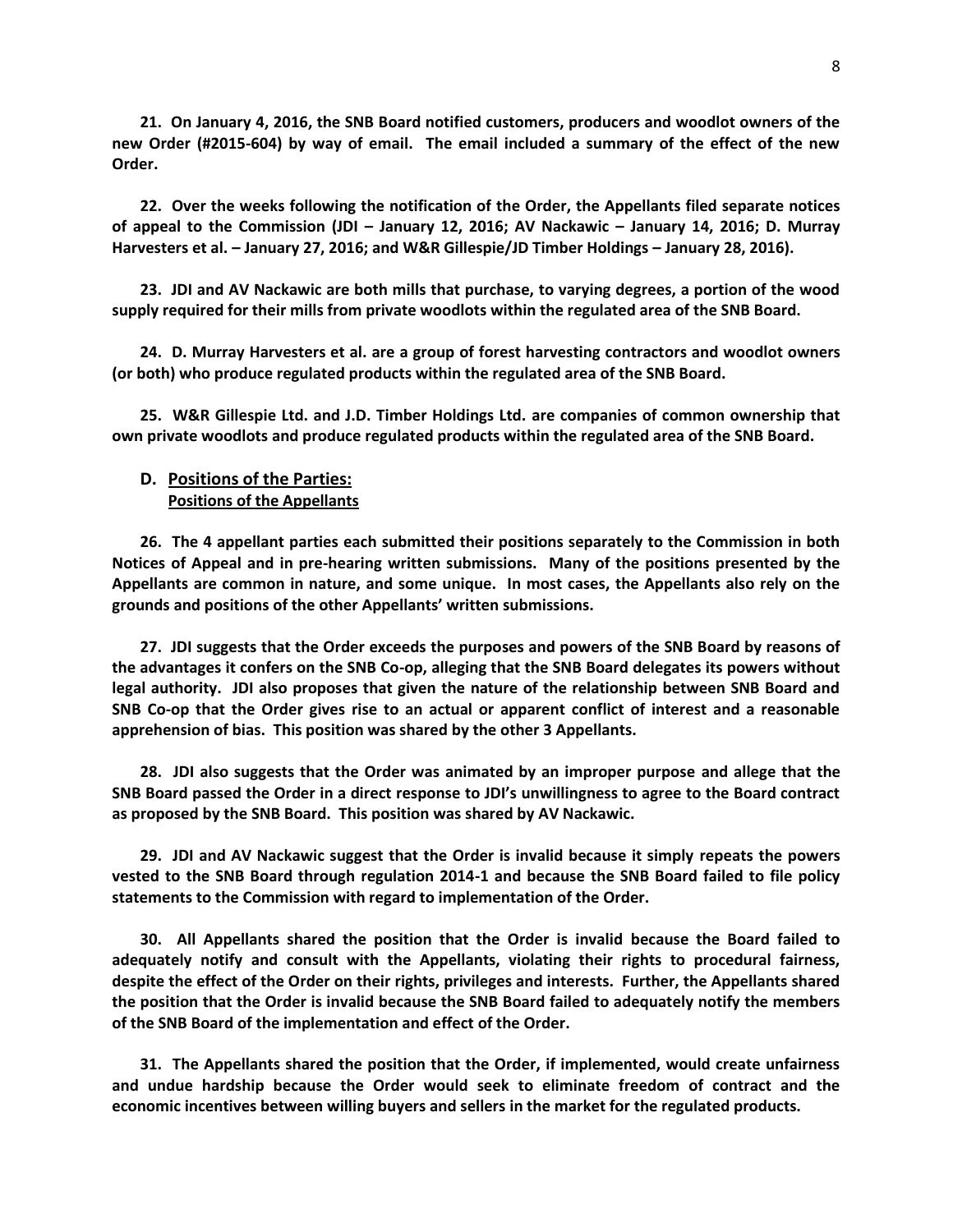**32. AV Nackawic and D. Murray Harvesters et al. share the position that the SNB Board through the wording of the Order are attempting to indirectly empower the Board with powers that have only been vested in the Madawaska Forest Products Marketing Board, namely** *to regulate the manner in which the regulated product may be marketed or produced and marketed; and to fix the price or prices, maximum price or prices or both maximum and minimum prices at which the regulated product, or any grade or class of it, may be bought or sold in the regulated area, and to fix different prices for different parts or areas of the regulated area.*

**33. AV Nackawic relies on the position that the Order is invalid for grammatical reasons. At issue are the uses of the words "any" and "all" and the words "to" and "through" and the fact that selective use of these words are contrary to the purpose and intent of the** *Natural Products Act***.**

#### **Positions of the Respondent**

**34. The powers vested in the SNB Board through the NPA and Regulation 2014-1 are ample authority for the SNB Board to create the Order #2015-604.**

**35. SNB Order #2015-604 was not animated by an improper purpose. The Order was established to be applied to all persons commencing or continuing in the marketing of the regulated product and therefore did not target specifically any of the appellants. Further, SNB Board established the Order with the desire for fairness, uniformity and predictability in order to facilitate the efficient promotion, control and regulation within its regulated area of the marketing of the regulated product.**

**36. SNB Order #2015-604 is not invalid for reasons cited in JDI v. North Shore Forest Products Marketing Board et al. 2014 NBCA 42 (CanLII)— 2014-06-26. The respondent relies on the position that the non-discretionary nature of the Order addresses the "arbitrariness" that the decisions in**  *North Shore* **sought to address.**

**37. The respondent takes the position that the Order is not invalid for reasons of reasonable apprehension of bias because the primary function of the Board is "policy related or legislative in nature" and that there are insufficient grounds to apply a test for reasonable apprehension of bias.**

**38. The respondent also takes the position that the Board, in establishing the Order, has not violated the "procedural fairness rights" of the Appellants. The establishment of the Order was a decision of the Board in the nature of a legislative or policy decision and, as such, no "procedural fairness rights" are owed to the Appellants.**

**39. The respondent takes the position that the SNB Order is not invalid on the grounds of AV Nackawic's grammatical argument on the basis that if there is a power to require "any person" to take a specific action, it would follow that every person or every individual person can be individually designated as one of "any person" and be bound by the Board's requirement. Further, the respondent takes the position that the "or" in subsection 9(g) of regulation 2014-1 "***…to sell the regulated product to or through the Board***" indicates that the provision contemplates two separate courses of action for the Board, not one course of action that provides a choice for the party affected.**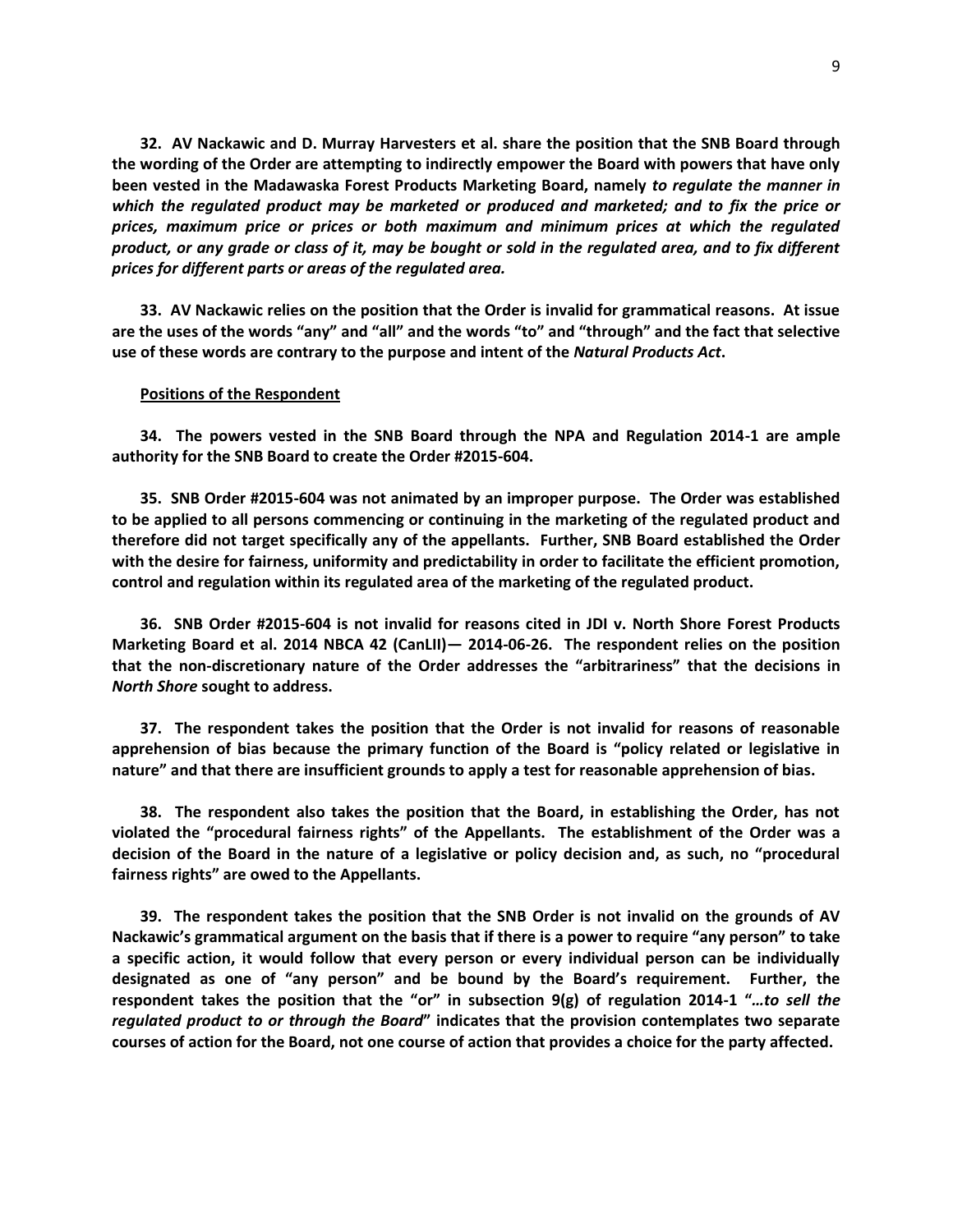### **E. Law and Analysis of Issues:**

# **Issue 1: The Order is** *ultra vires* **of the powers vested in the SNB Board**

**40. The Appellants first assert that Order #2015-604 (hereinafter referenced as the Order) is** *ultra vires* **of the powers vested in the SNB Board.**

**41. Through the NPA and its regulations, the Legislature of New Brunswick has vested the abovementioned powers in the Boards. The Panel notes specifically subsection 9(o) of regulation 2014-1** *New Brunswick Forest Products Marketing Plan Regulation – Natural Products Act***:**

*9 (o) to make the orders that are considered by the Board necessary or advisable to regulate effectively the marketing or the production and marketing of the regulated product or to exercise any power vested in the Board;* **(emphasis ours)**

**42. Insofar as the powers vested in the SNB Board, it is the Panel's opinion that the only appropriate and available method to exercise those powers is through an order made by the Board. Further, the Panel is of the opinion that the SNB Board did not act** *ultra vires* **of the powers that have been vested in them by creating an order intended to exercise those very powers. This premise is supported and consistent within the decision of the Commission in JDI v. North Shore Forest Products Marketing Board et al. and upheld by the Court of Appeal (paragraph 34) 2014 NBCA 42 (CanLII)— 2014-06-26. Despite this conclusion, the validity of the Order and the issues around relationship between the SNB Board and the SNB Co-op will be dealt with later.**

**Issue 2: The Order is invalid because it lacks criteria or policy:**

**43. The Appellants argue that SNB Order #2015-604 lacks the specificity and certainty that is required for the SNB Board to properly exercise the powers vested in the Board.**

**44. While the SNB Board has been given the power to pass orders, as mentioned above, it is the Panels observation and decision that despite minor wording changes in Order #2015-604 as passed, the Order essentially repeats the powers they have been given thus converting such power from a legislative power to an arbitrary administrative function which was held by the Supreme Court of Canada in** *Brant Dairy Co. v. Ontario (Milk Commission)* **[1973] S.C.R. 131, to be an invalid exercise of power.** 

**45. At tab 2 of the Appellant (JDI) Book of Authority, paragraph 23 of** *Brant Dairy Co. (supra)***, Laskin, J. states:**

> *A statutory body which is empowered to do something by regulation does not act within its authority by simply repeating the power in a regulation in the words it was conferred. …*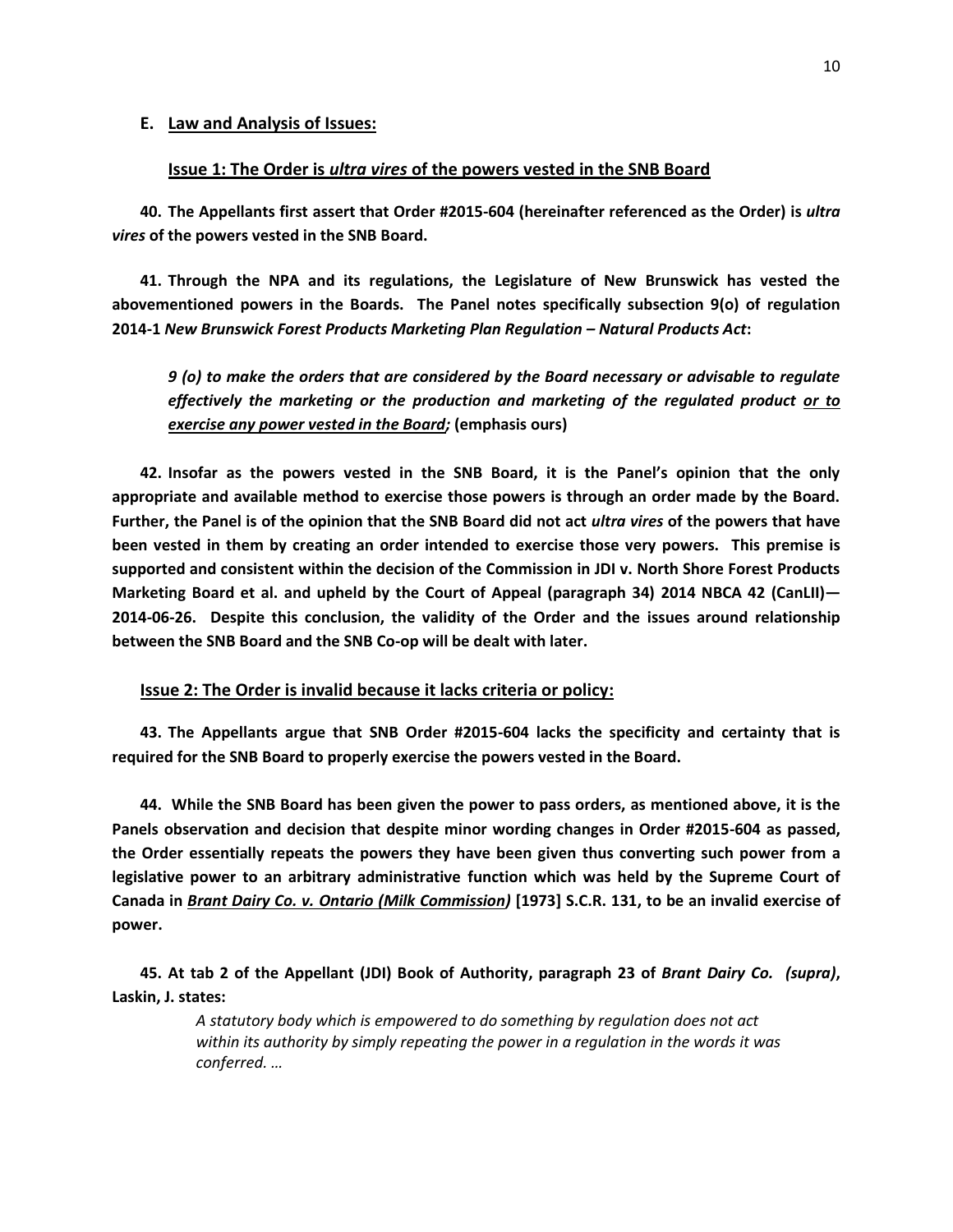*The Board is required to legislate by regulation. Instead it has purported to give itself random power to administer as it sees fit without any reference point in standards fixed by regulation.*

**46. Thus, the SNB Board is empowered "to make orders that are considered by the Board advisable or necessary to regulate effectively (emphasis ours) the marketing or the production and marketing of the regulated product or to exercise any power vested in the Board". The Panel recognizes that there is generous amount of discretion included in the powers vested to the SNB Board. At paragraph 41 in Roncarelli v. Duplessis, [1959] S.C.R. 121, the Panel considered the following:**

*In public regulation of this sort there is no such thing as absolute and untrammeled "discretion", that is that action can be taken on any ground or for any reason that can be suggested to the mind of the administrator; no legislative Act can, without express language, be taken to contemplate an unlimited arbitrary power exercisable for any purpose, however capricious or irrelevant, regardless of the nature or purpose of the statute. Fraud and corruption in the Commission may not be mentioned in such statutes but they are always implied as exceptions. "Discretion" necessarily implies good faith in discharging public duty; there is always a perspective within which a statute is intended to operate; and any clear departure from its lines or objects is just as objectionable as fraud or corruption. Could an applicant be refused a permit because he had been born in another province, or because of the colour of his hair? The ordinary language of the legislature cannot be so distorted.*

**47. The Panel considers it is essential that persons regulated by Board orders have access to information by reference to any Marketing Board Orders clearly setting out the standards or limits within which those persons will be regulated.**

**48. In the Panel's opinion, the Order #2015-604 as written is an attempt by the SNB Board to exercise limitless and arbitrary power. The Panel is left with questions similar to those asked in**  *Roncarelli* **above. Given the broad definition of marketing included in the order, is the SNB Board's intent to have any person engaged in any of the activities listed in the definition register with the Board, or only those who buy or sell? What happens if someone does not register? How does this affect the producer who is selling firewood to his neighbor, must he sell it to the Board first? These are but a few examples of the questions that could arise from the Order as it has been established.**

### **ISSUE 3: Relationship with SNB Co-op**

**49. The Appellants raise concerns and issues with the relationship between the SNB Board and the SNB Co-op. They allege that the SNB Board has delegated some of its powers to the SNB Co-op without legal authority.**

**50. The Panel heard in the testimony of Mr. John Sabine, vice-chairman of the SNB Board (formerly Chairman) that Ms. Pamela Folkins is appointed as the Manager for the SNB Board, but is an employee of the SNB Co-op, employed as the General Manager of the Co-op. In this dual role, Ms. Folkins reports to the Board of Directors of both organizations separately.**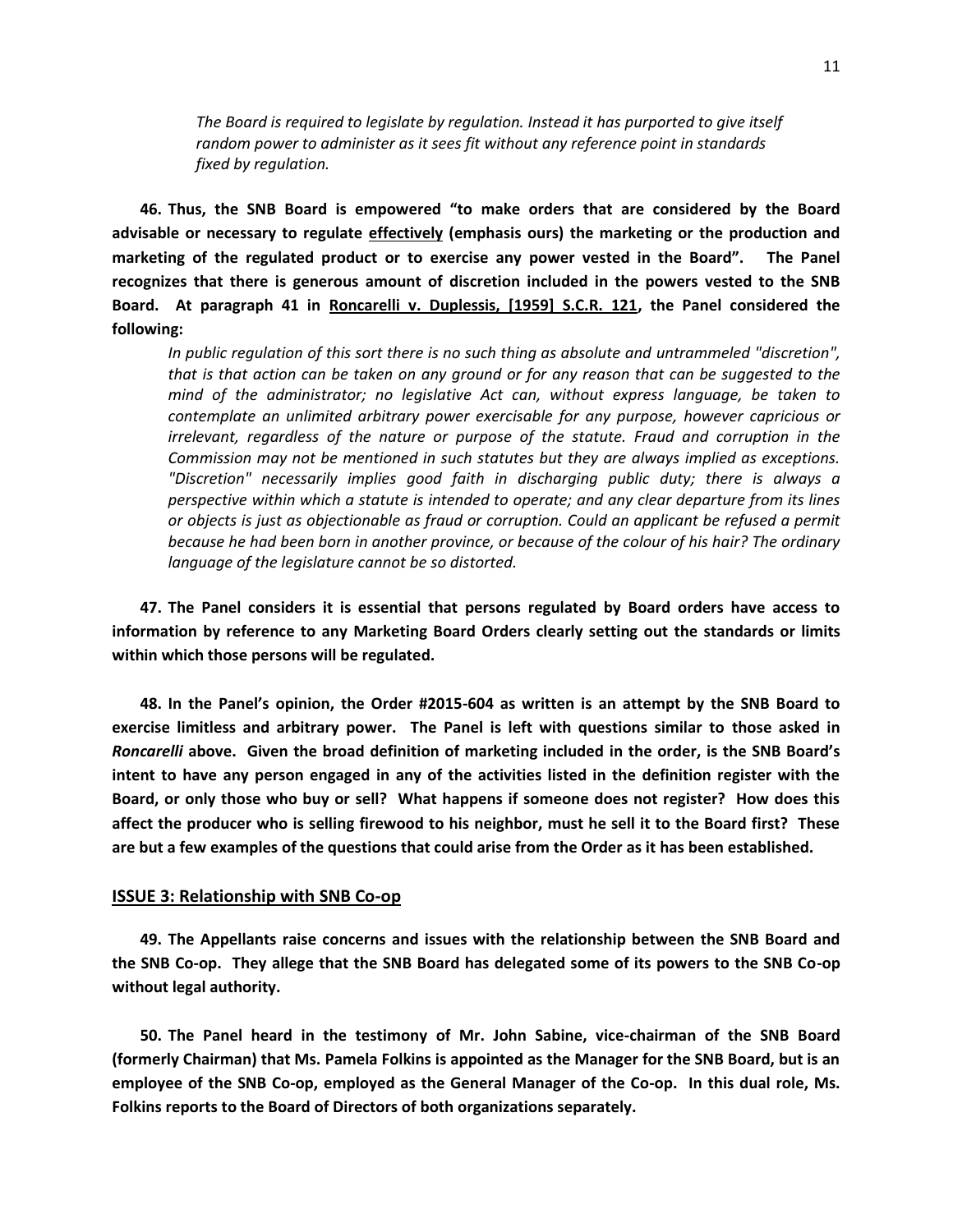**51. The Appellants also allege that the SNB Co-op conduct services of harvesting woodlots within the SNB Board regulated area and that if the SNB Board Order #2015-604 was in force, the SNB Co-op would in effect control all marketing and put the SNB Co-op in a position of competitive advantage over the Appellants.**

**52. The Respondent characterizes the relationship between the SNB Board and the SNB Co-op as a "contracting out of services" between the Board who has no employees and the Co-op whose employees are providing the services to the Board. The testimony of Mr. John Sabine characterizes the SNB Co-op as the "hands and feet" of the SNB Board.**

**53. Also in the evidence of Mr. John Sabine on examination, it is explained that with respect to the marketing of regulated product, the SNB Co-op deposits payments for wood deliveries by producers to mills in the Co-op bank accounts, makes payments for the wood to the producers and the levy payments to the Board, after deducting the brokerage fee for the administration of the transactions. Although this practice has occurred for many years, the Panel notes that it has not been raised as an issue until this Appeal.**

**54. In consideration of this issue, the Panel relies on the definition of agent from Black's Law Dictionary, 10th edition as follows:** *Someone who is authorized to act for or in place of another; a representative.* **The Panel also considers subsection 13(c) of the NPA:** *The Commission may make orders (c) authorizing any agency or board to appoint agents, to prescribe their duties and terms and conditions of employment and to provide for their remuneration;***. Despite this being a long-standing practice in the SNB Board region, this issue raised on appeal to the Commission has brought to light that with respect to the "principal/agent" relationship between the SNB Board and SNB Co-op, the Commission has not established any such order authorizing SNB Board to appoint an agent.**

**55. Further, the Panel is of the opinion that provisions do not exist within the NPA that authorize a Board to delegate the powers that have been vested in them to another person. It is the Panel's opinion that the fact that the SNB Board relies on people solely and legally employed by the SNB Coop to carry out the functions of an order of the SNB Board exercising its statutory powers dissolves the line between a simple "principal/agent" relationship and delegation of the SNB Board's powers.**

**56. While the evidence presented at this hearing might not be sufficient to satisfy a legal test for apprehension of bias, the Panel agrees with the appellants that there is reasonable apprehension of bias involved with SNB Co-op employees involved in the exercise of the functions of an order of the SNB Board. However, the Panel also recognizes that strict interpretation of the SNB Order #2015-604 as written would in effect exclude the SNB Co-op from the ability to participate in any way other than to register with the Board before commencing or continuing in the marketing of the regulated product and sell any regulated product that it produced to the Board. The Panel is of the opinion that if the Order was upheld as written, the issue of conflict or bias could become moot because it would be contra to the provisions in the Order for the SNB Co-op to have any involvement in the exercise of the powers under the Order.**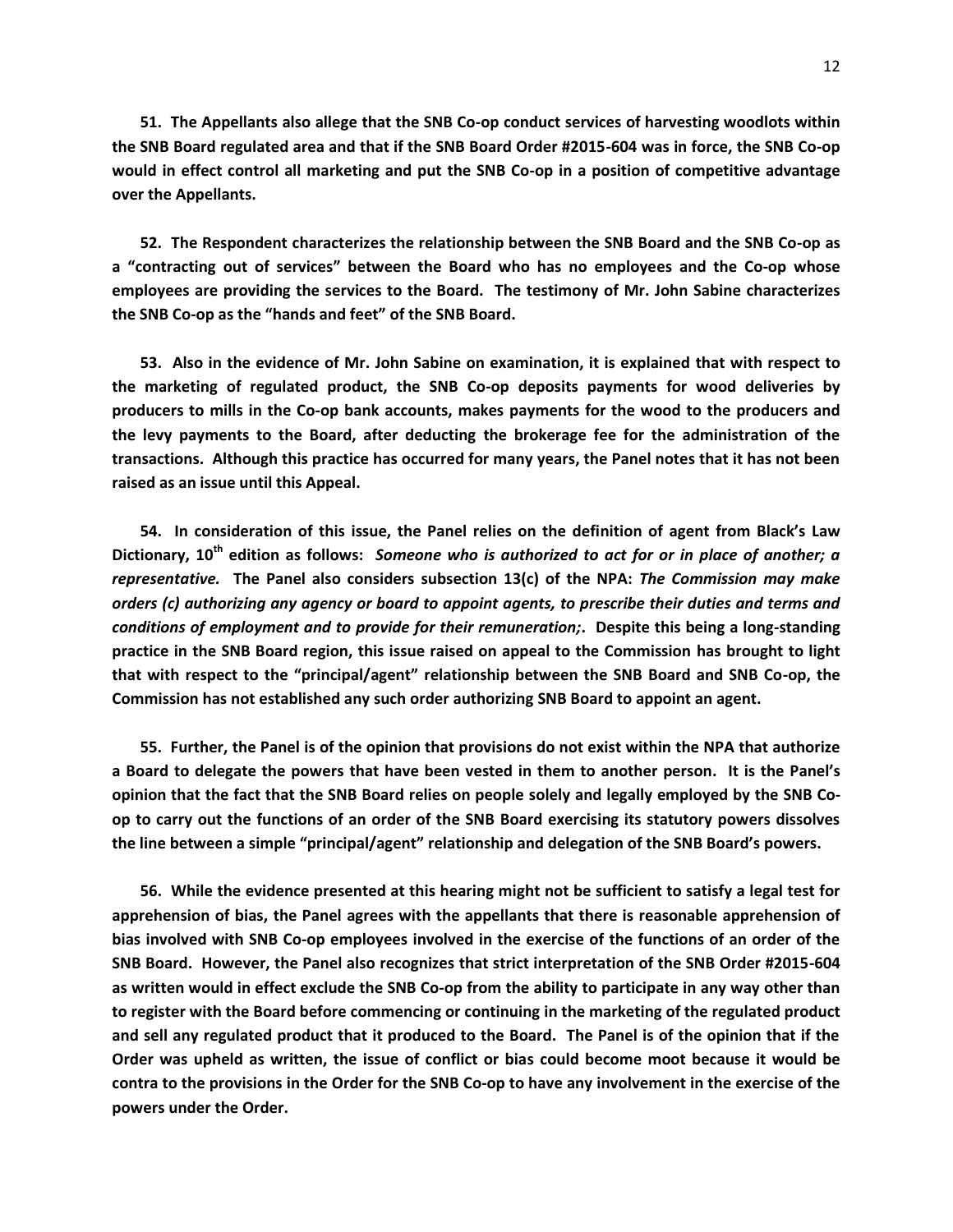#### **ISSUE 4: Order Animated by an Improper Purpose**

**57. The Panel heard evidence from both JDI on the Appellant side and John Sabine on the Respondent side with respect to "failed" negotiations between JDI and the SNB Board. The Commission, pursuant to section 102 of the NPA has an established order respecting negotiating procedures (Commission Order # 2005-189). The only evidence presented by either party that the negotiations being conducted in accordance to the Commission Order #2005-189 were letters sent to the Commission by both JDI and SNB Board reporting on their respective versions of the negotiation meeting. In either case, there were no indications of negotiation of specific items such as price, quantities, delivery schedules, charges, costs or expenses or terms/conditions of a proposed agreement.**

**58. Based on the evidence, the Panel is of the opinion that the SNB Board's intention was to negotiate a blanket agreement that would cover all producers in the SNB Region but was ill-prepared to attempt negotiations with JDI that were in accordance with the Commission Order #2005-189.**

**59. Based on the testimony of Mr. Sabine, the Board's attempt to negotiate a blanket agreement with JDI was based on the desire to "level the playing field" between producers with direct contracts and those who were smaller or less willing to negotiate direct contracts with JDI. As stated by Mr. Sabine, "So one neighbor is not sitting there holding his chainsaw waiting to go to the woods while his neighbor is running down the road selling a load of wood."**

**60. The Panel relies on the NPA for this issue, specifically subsections 3(a) and 3(g) of Part II Purposes of the Act where:** *The purpose and intent of the Act is to provide (a) for the promotion, control and regulation within the Province in any or all respects of the marketing of farm products over which the legislative jurisdiction of the Legislature extends, including the prohibition of such marketing in whole or in part, and (g) for the development, conservation and management of forestry resources on private woodlots in the Province.* **Additionally, in section 7 of Regulation 2014-1 the**  *purposes for which a Board is established are: (a) the promotion, control and regulation within its regulated area of the marketing of the regulated product; (b) the promotion within its regulated area of the production of the regulated product; (c) the development, conservation and management of forestry resources on private woodlots in its regulated area; and (d) the promotion of the consumption and use of the regulated product.*

**61. The Panel considers that organized marketing or production and marketing, is intended by the wording in the NPA in order to provide a system that works fairly for any person involved in those activities within the regulated area of a Board. The intent in the NPA is also clear that organized negotiations will include a number of specific issues to be settled by agreement (ie. Price, quantity, grade, delivery schedules, etc.). It is clear that while some of the customers purchasing regulated products from the SNB Board do not seem to be concerned with all of the negotiable issues and are willing to sign a general wood supply agreement, this 'one size fits all' approach is not acceptable to**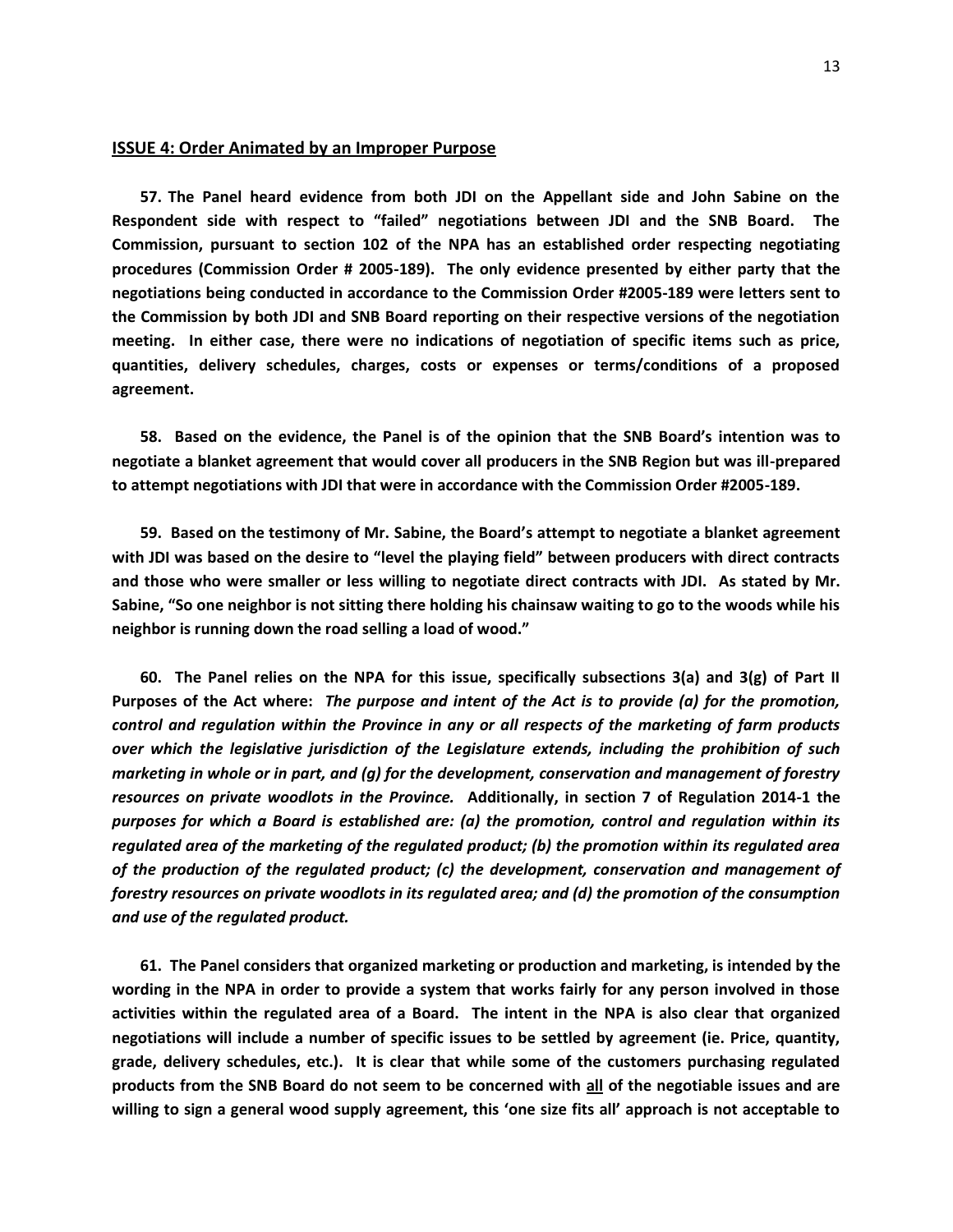**others. In the Panel's opinion, the Board's approach of establishing an Order to assist in organizing the marketing of regulated product to improve the fairness (perceived or otherwise) of how it is conducted was with good intent. However, the use the Order under appeal to "force" negotiations with any company is not within the intent of the NPA.**

### **ISSUE 5: Failure to File Policy Statements with Commission**

**62. During the hearing and throughout submitted documents, the Appellants referred to the November 18, 2015 letter sent to SNB Board by the Executive Director of the Commission. The letter notified the SNB Board that the Order they were at the time proposing was considered by the Commission to be for general application and as such was required to be printed in the Royal Gazette pursuant to sub-section 95(5) of the NPA. The letter also included a reminder that policy documents were required to be filed with the Commission within 20 days of being made pursuant to Commission Order #2008-101.**

**63. Commission Order #2008-101 sets the requirements for the filing of various types of reports and documents for all of the Forest Products Marketing Boards.**

**64. The Appellants submit that there were no policy statements filed with the Commission with respect to SNB Order #2015-604, and therefore provides sufficient grounds for the Panel to set aside the Order.**

**65. The Panel disagrees. The Commission Order #2008-101 set specific time requirements to file certain documents, but in no way obligated the SNB Board to create policy documents with regard to the SNB Order #2015-604.**

# **ISSUE 6: Failure to Adequately Notify Stakeholders**

**66. The Appellants all hold the position that the establishment and implementation of SNB Order #2015-604 violated their rights to "procedural fairness", while the Respondent believes that because the establishment of the Order by the SNB Board was not adjudicative or quasi-judicial, and therefore does not attract the kinds of "rights" that the Appellants suggest.**

**67. The Panel heard in the evidence that at a meeting of the full SNB Board in November of 2015, the Board had discussions with regard to the "new" Order and voted to pass the Order at that same meeting. The Panel also heard in the testimony of Daniel Folkins and Darren Keith, both of whom were directors on the SNB Board at the time of the passing of the Order that can be best described as confusion as to how the Order would impact stakeholders.**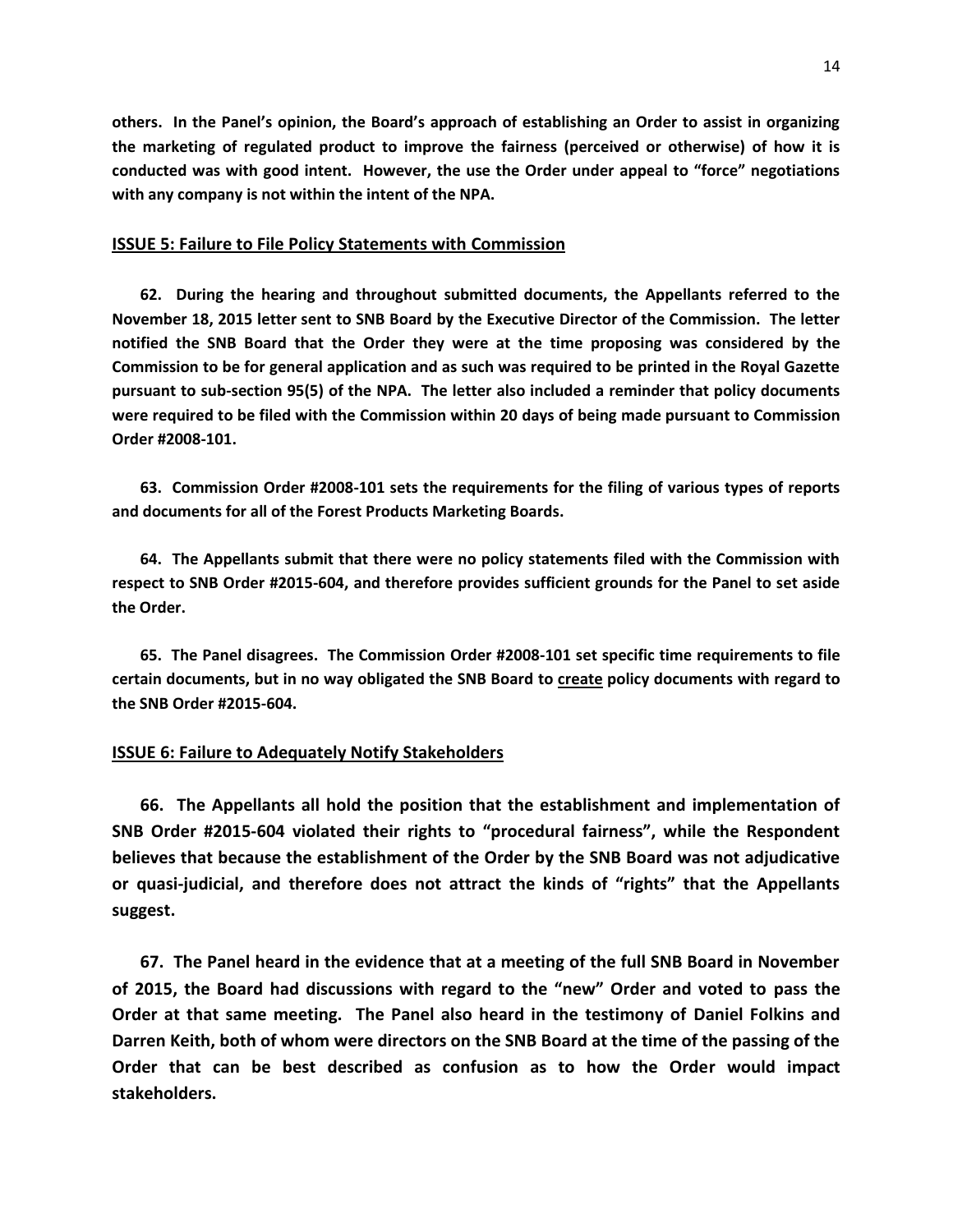**68. In both cases, Mr. Folkins and Mr. Keith described their understanding of the discussion prior to passing the Order. Their descriptions revealed to the Panel that there seemed to be some confusion among at least some of the directors present at the meeting with regard to the purpose and the effect of the order.**

**69. With regard to unfairness and the Appellants' oral evidence presented to the Panel, the Panel considered the concerns raised by JDI, AV Nackawic, Mr. Murray, Mr. Folkins, and Mr. Keith with respect to understanding how the Order would affect their respective businesses were valid. While some of these same concerns were raised by Mr. Doherty and Mr. Gillespie, it was also clear that there was a general disdain for the entire Marketing Board system and their dissatisfaction was based mostly on objections to being regulated in any way.**

**70. In any event, the evidence presented before the Panel revealed inadequacies in the communication of the establishment and implementation of SNB Order #2015-604. The only semblance of a plan was for the SNB Board to deal with issues with the Order as they were presented to the Board after the Order was established and brought into force, which in the view of the Panel is also inadequate.**

#### **ISSUE 7: Order by SNB Board an Attempt to Exercise Powers not vested in Board**

**71. The Appellants assert that the Order as written is an attempt to indirectly exercise powers that are not vested in the Board, namely,** *to regulate the manner in which the regulated product may be marketed or produced and marketed; and to fix the price or prices, maximum price or prices or both maximum and minimum prices at which the regulated product, or any grade or class of it, may be bought or sold in the regulated area, and to fix different prices for different parts or areas of the regulated area.*

**72. The Panel is of the opinion that this assertion by the Appellants is speculative. However, the Panel can also understand the reason for it. The Order as established is scant on detail as to how it would be applied or implemented and as a result, could easily lead one's mind to speculate on all of the possible outcomes.**

**73. Without sufficient evidence on either side of the argument on this issue, the Panel cannot rationalize the use of this issue alone to outright dismiss or allow the appeal. The issue does however highlight the lack of detail in SNB Order #2015-604 that could lead to speculation and assumptions about how widely the power could be extended, and as a result will play a role in the Panel's decision on this Appeal.**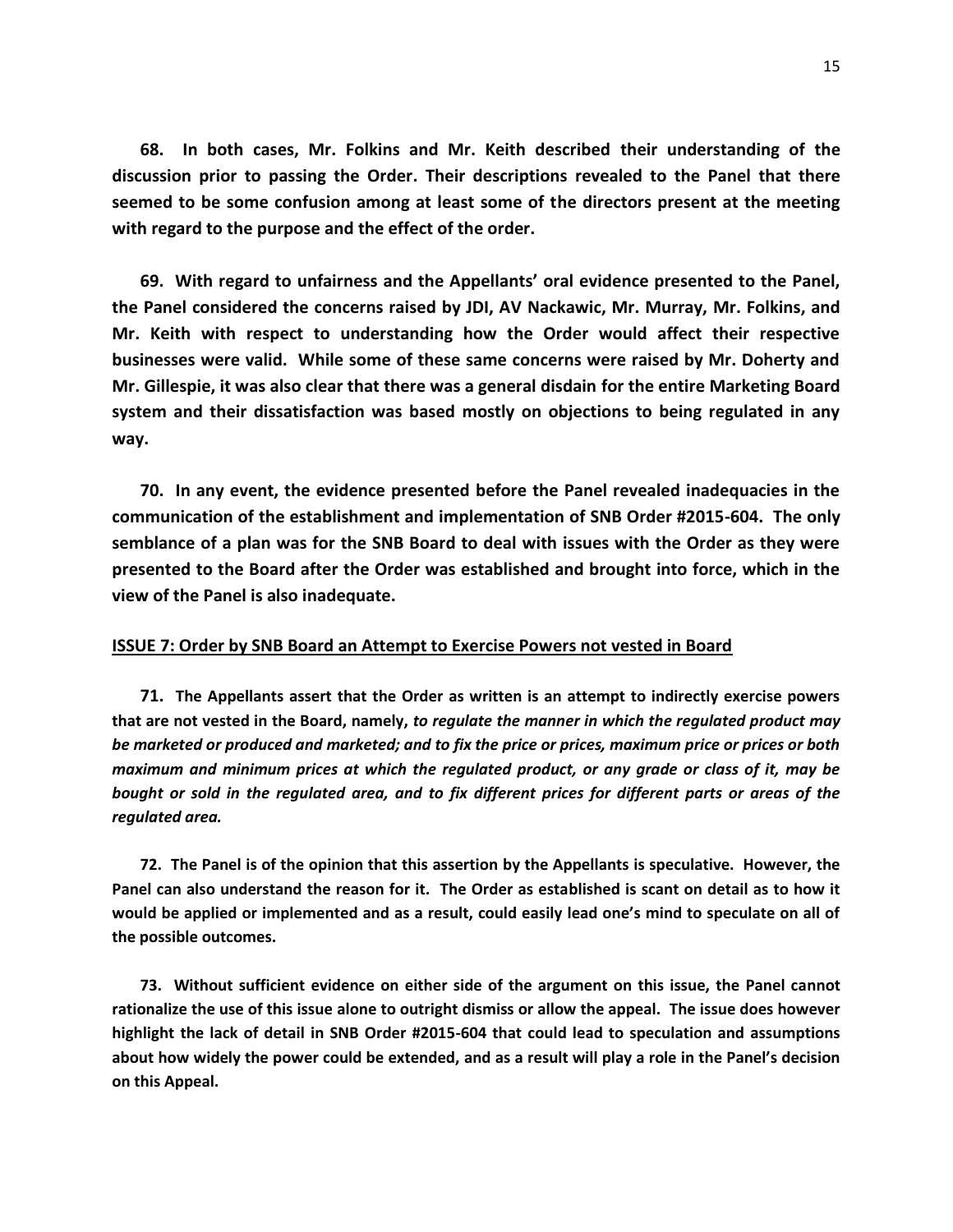### **ISSUE 8: Grammatical Issues with the Order**

**74. AV Nackawic proposed that the Order is invalid for grammatical reasons. Their issues are with the uses of the words "any" and "all" and the words "to" and "through" and the fact that selective use of these words are contrary to the purpose and intent of the** *Natural Products Act***.**

**75. With respect to the use of the words "any" and "all", AV Nackawic argues that subsection 9(d) of Regulation 2014-1 empowers SNB Board to require "any and all persons" to register with and obtain licenses from the Board before marketing of the regulated products and that subsections 9(g) and 9(h) of the Regulation empower the SNB Board "to require** *any* **person to offer to sell and to sell the regulated product…" and to "prohibit** *any* **person from processing…".**

**76. The Respondent argues that if the SNB Board has the power to require** *any* **person to take a specific action, or** *any individual person***, it follows that** *every* **person or** *every individual* **person can be designated as one of** *all* **persons and be bound by the Board's requirement.**

**77. In consideration of the arguments with regard to "any" and "all", the Panel is of the opinion that the power vested in subsection 9(d) of the regulation can be interpreted that the Board has a choice to require "any" individual or group of persons or "all" persons to register with** *and obtain licenses from* **the Board (emphasis ours). The Panel notes that the "obtain licenses from" part of the requirement has been omitted from the SNB Order #2015-604 and may be more problematic than the interpretation issue between "any" and "all".**

**78. Similarly, and as argued by AV Nackawic with respect to the use of "to" versus "to or through", the "or through" part of subsection 9(g) and the "by, or through" part of subsection 9(h) has been selectively omitted from SNB Order #2015-604.**

**79. In its deliberations and in consideration of these "interpretive" issues, the Panel relies on E.A. Driedger's "Construction of Statutes" (2nd Edition), where in consideration of adding or deleting words, Driedger states "In reading a statute words should not be added or deleted and the reader should not try to fill in any gaps he thinks he sees." (pg. 94)**

**80. The Panel is of the opinion that because of the violation of this principal and others to be discussed later in this decision, that the SNB Order #2015-604 has been improperly constructed and is not within the full intent of the legislation under the NPA.**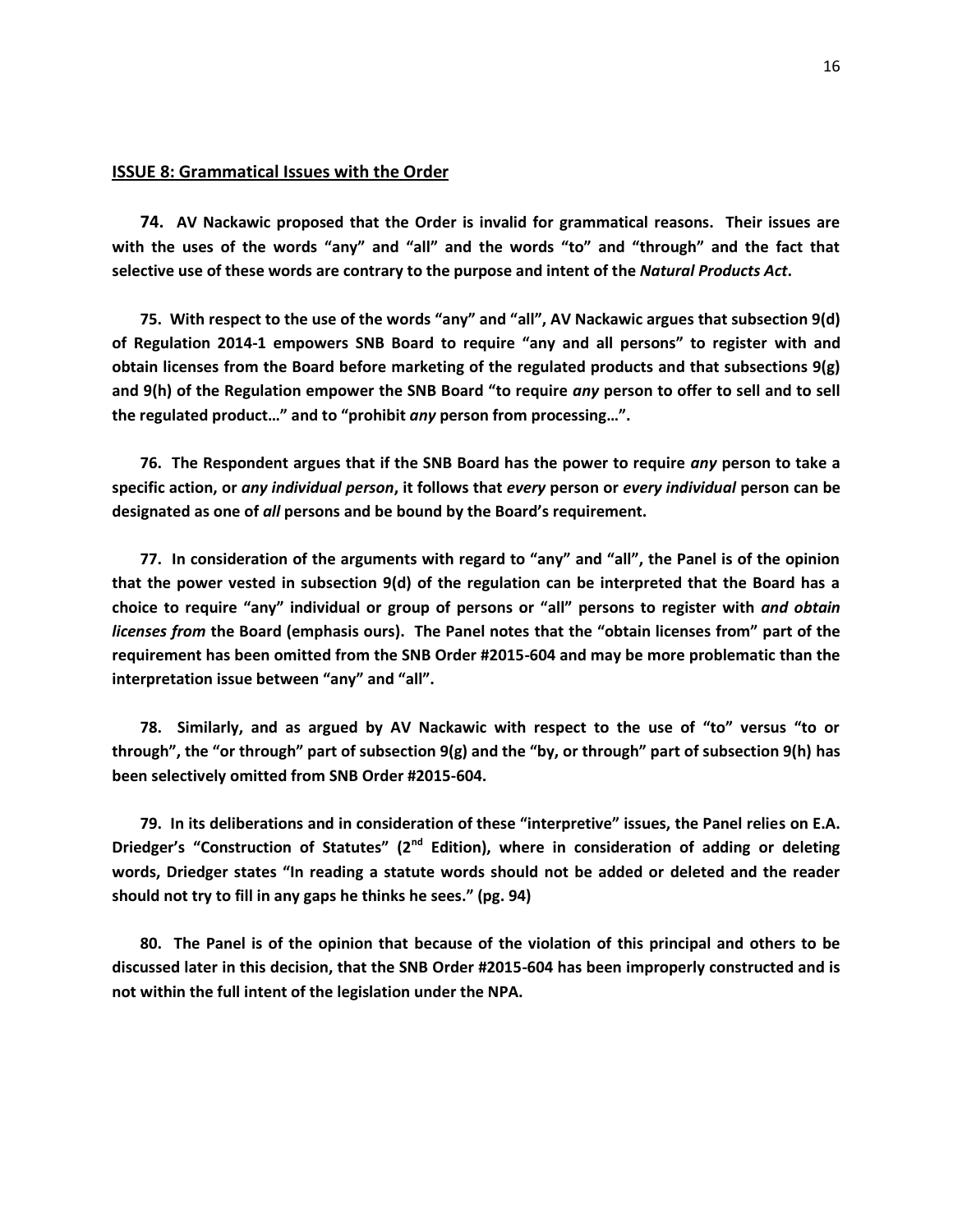### **F. Conclusion**

**81. In its simplest form, this case is seen by the Panel to be a focus on two different disputes; one between a party who is empowered and is desperately attempting to exercise its legislated powers and parties who desire that the exercise of those powers be done fairly, consistently and within the intent of the Natural Products Act; the other between a party who is empowered to regulate and parties who do not wish to be regulated in any way at all. With respect to the latter, the Panel is of the opinion that if the legislature did not intend for regulation of the marketing or production and marketing of primary forest products in New Brunswick, it would not be contemplated at all in the Natural Products Act.**

**82. With that in mind, the Panel is left to consider the validity of SNB Order #2015-604 in terms of the appropriate exercise of the powers vested in the SNB Board under the NPA. To do so, the Panel has considered the evidence and testimony of the Appellants and the Respondent in this Appeal, and as a result and in addition to, has been forced to bring forth an interpretation of the intent of the legislation contained in the Natural Products Act.**

**83. The Panel relies again on E.A. Driedger – "Construction of Statutes" – 2 nd edition in that respect at pages. 91- 92 "Not only must the whole Act be read, but every provision of the Act, should if possible, be given meaning; hence, if there are rival constructions the general principle is that the construction that gives effect to the whole of the statute, or to the provision under consideration, should be adopted in preference to one that renders part thereof meaningless." In the Panel's view, the SNB Board failed to establish the Order #2015-604 in the context of the whole Act.**

**84. The omission of the words "and obtain licenses from" in the Order paragraph 2 between the power vested in the SNB Board through Regulation 2014-1 is one example. The powers vested in the Board in the Regulation refer to the collection of license fees and charges in subsection 9(e) and suspension and cancellation of a license in subsection 9(f). The Panel considers that the use of the word "and" in "register with** *and* **obtain licenses from" is conjunctive in nature and must therefore be considered together. Further, the Natural Products Act contemplates the nature of Licenses in Part XII and issues further directions and authorities to Boards in that respect.**

**85. Additionally, the Panel considers the omission of the words "or through" and the words "by, or through" from the powers vested in the Boards under subsections 9(g) and (h) of the Act are also improper. The Panel is of the opinion that the extent of the power of the Board to require any person to offer to sell or sell the regulated product is to require it be sold under the condition of either** *to or through* **the Board, not one of the two conditions. Similarly, the Panel finds that under subsection 9(h), the Boards authority should be limited to prohibiting any person from processing, packing or packaging, any of the regulated products that have not been sold under the conditions of any of** *to, by*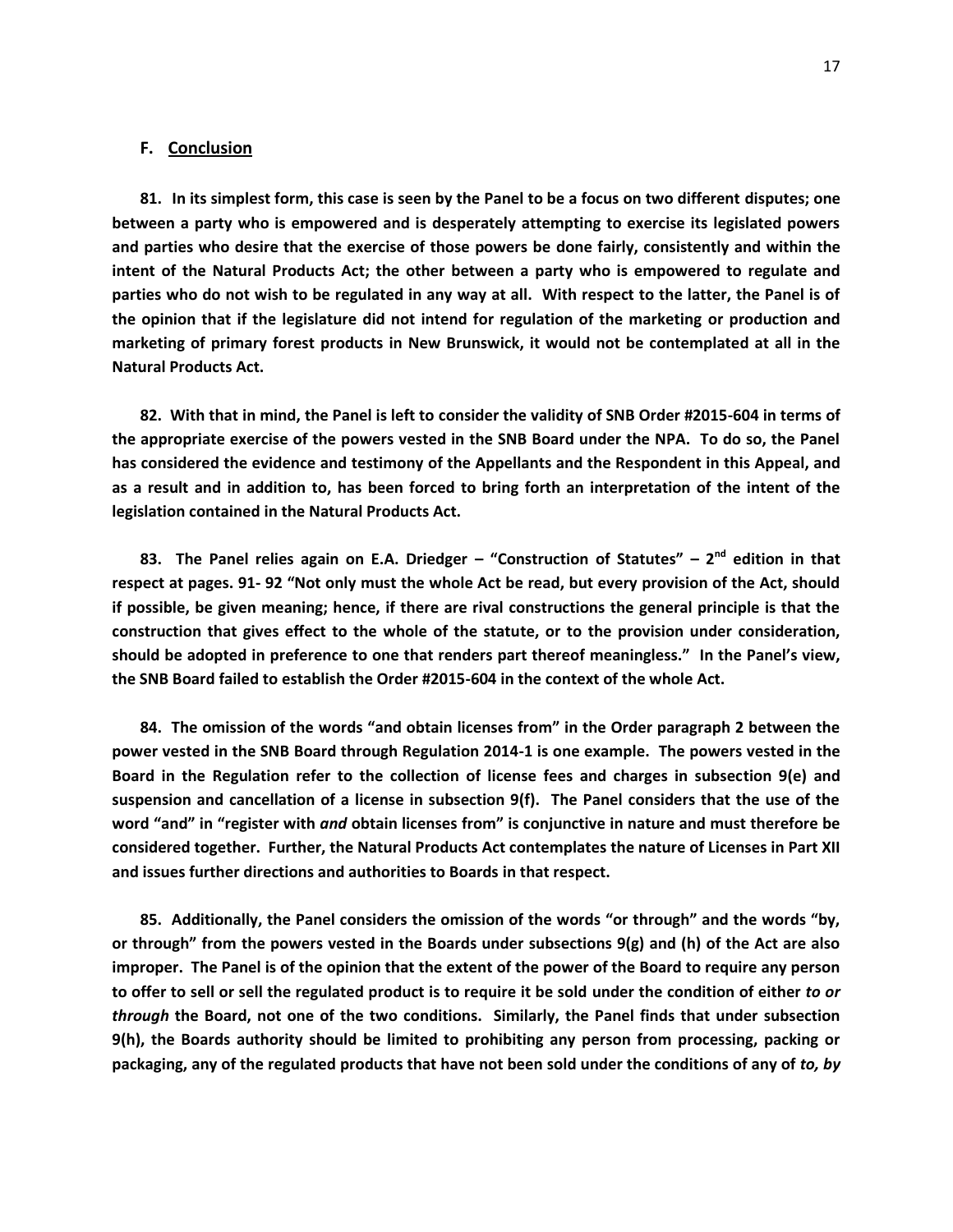*or through* **the Board, not just one of the conditions singularly. As such, the Panel finds that the Boards omission of these words renders the Order inappropriate for application.**

**86. In its deliberations and with respect to the specificity of the SNB Order being appealed, the Panel examined similar types of Orders from a number of other commodity Boards. In all of the Orders examined, the Order sought out to establish a framework that in most cases very specifically defined who was to be regulated and how they would be regulated. The specificity of these Orders examined by the Panel included extensive definitions, instructions, processes and repercussions to deal with contraventions to the Orders, and exemptions from application of the Orders. This kind of specificity cannot be found in the SNB Order.**

**87. The Commission has not established an Order authorizing the SNB Board to appoint the SNB Co-op as its agent. Despite having been given the power to do so, the SNB Board has not appointed its own employees to conduct the day to day business of the Board and relies solely on employees who report to the Board of Directors of the SNB Co-op. The Panel concludes that this practice is not acceptable within proper application of the NPA, nor does it prevent from reasonable apprehension of bias or conflict of interest. If the SNB Board wishes to properly exercise the powers vested in them through the NPA and its regulations, the Board should do so through the appointment of employees who are employed exclusively by the Board.**

**88. The Panel notes that this is the SNB Board's third attempt to establish an Order to effectively regulate the marketing within its regulated area. Previous attempts were either challenged and found to be not specific enough to be practical or were unchallenged because the Order in practice did not provide the kind of regulatory power that the SNB Board was seeking to exercise.**

**89. Pursuant to the subsection 68(1) of the NPA, the** *Panel may consider fairness, undue hardship and the effect of the order, decision, direction or determination of an agency or board on the person appealing and may make a decision on the appeal which it considers fair and equitable in the circumstances.* **(Emphasis ours)**

- **90. Further, the Panel has options in terms of its decision under subsection 68(2) as follows:**
	- *68(2) On an appeal under section 65, a panel may*
		- *(a) dismiss the appeal, or*
		- *(b) allow the appeal and*
			- *(i) set aside the order, decision, direction or determination of the agency or board,*
			- *(ii) substitute its order, decision, direction or determination for that of the agency or board, or*
			- *(iii) exempt the person who made the appeal from application of the order, decision, direction or determination of the agency or board.*
- **91. For all of the reasons above, the Panel allows the appeal.**